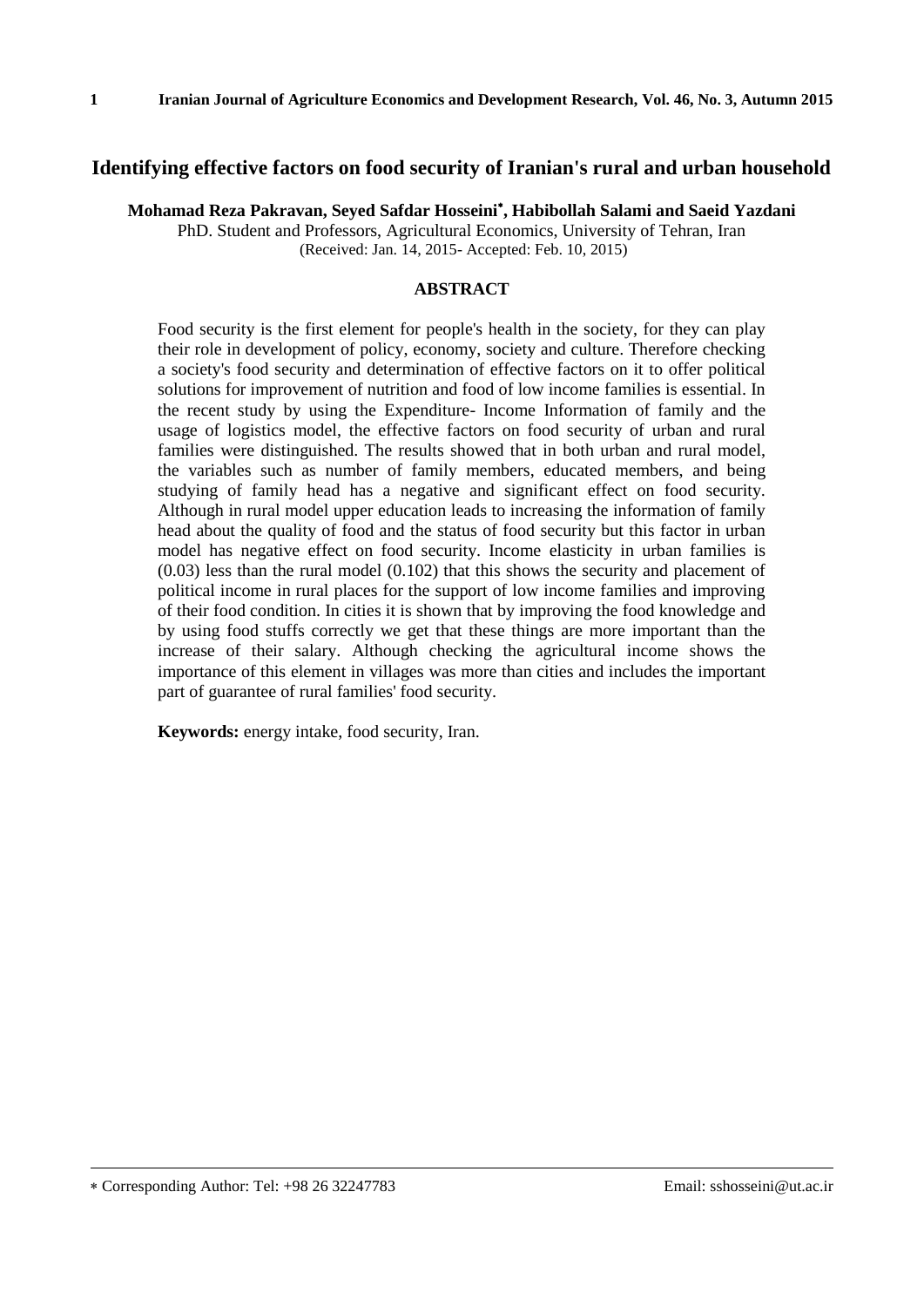# **Relation between learning style, personality traits and academic performance among agricultural students**

### **Elham Salehi , Yousef Hedjazi and Seyed Mahmood Hosseini**

M.Sc. Student and Assosiated Professor, Department of Agricultural Extension and Education College of Agricultural Economics and Development, University of Tehran, Iran (Received: Jun. 28, 2011- Accepted: Oct. 21, 2013)

#### **ABSTRACT**

The purpose of this study was to investigate relation between learning style, personality traits and academic performance among students of University College of Agriculture and Natural Resources, University of Tehran. All the students of the university college of agriculture in the university of Tehran were  $(N= 3859)$ . Out of them 297 students were selected through Proportional Stratified-randomization method (n=297). The instruments of research were standard inventories, Kolb Learning Style (LSI) and personality traits (NEO- FFI), a wide variety of researches confirm the validity of it and Cranach's Alpha computed to measure reliability of the items of learning style and personality traits that it was between 0.73 and 0.93. Data is analyzed by SPSS: win program. According to research, there is significant correlation between learning style, personality traits and academic performance. The result of the regression indicates that openness to experiences, concrete experience and active experimentation had the most effect on academic performance respectively.

**Keyword:** academic performance, agricultural students, learning style, personality traits.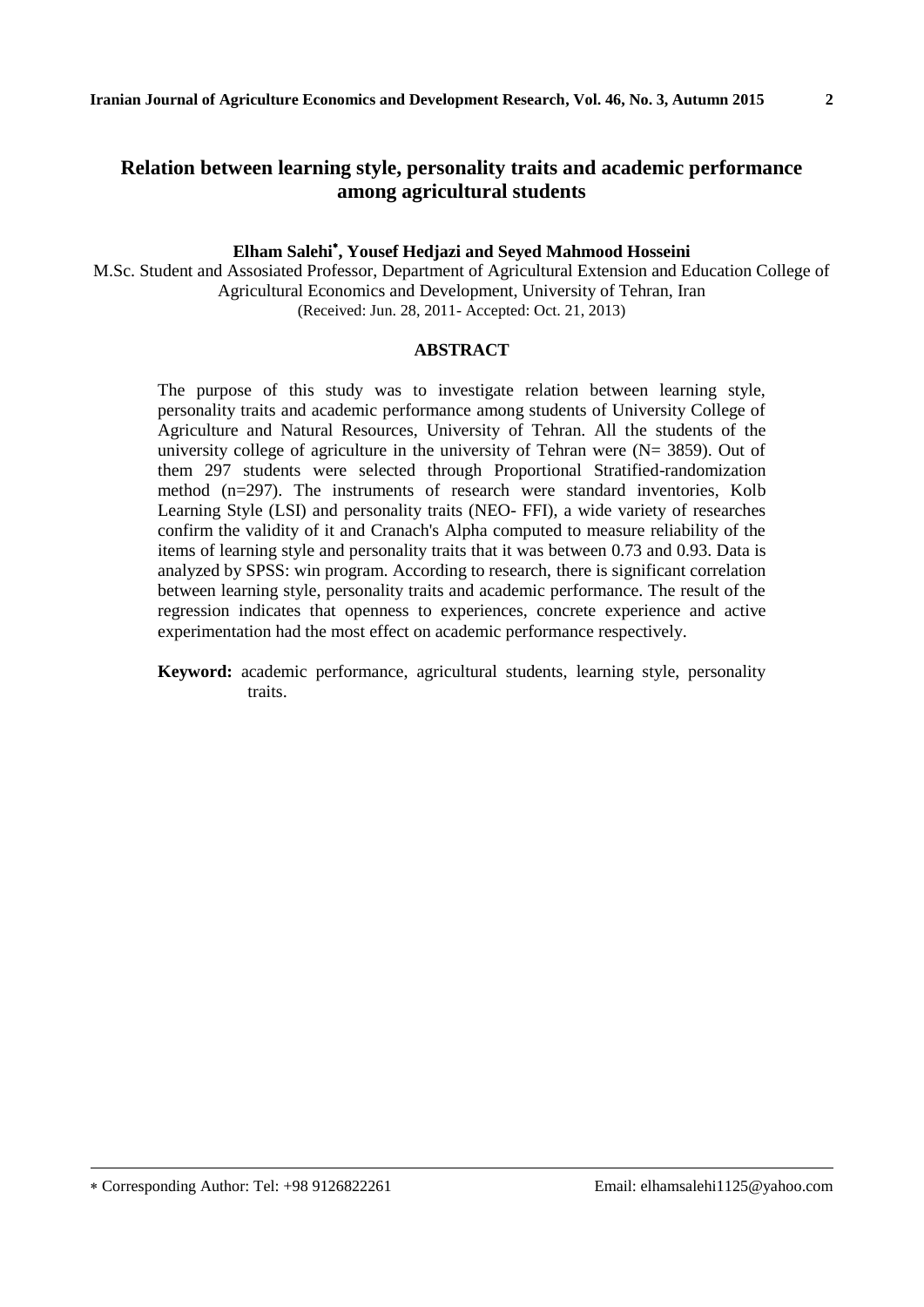## **Analysis of cherry producers' difficulties in production, marketing and accessing extension services in Khomeinishahr county**

**Rasoul Lavaei Adriani<sup>1</sup> , Ali Amiri<sup>2</sup> , Saadi Fathoolahi Golam Bahri<sup>1</sup> and Khalil Kalantari<sup>3</sup>**

1. MSc. Student, Rural Development, University of Tehran, Iran

2. Student of Agricultural Extension and Education, University of Tehran, Iran 3. Professor, Faculty of Agricultural Economics and Development, University of Tehran, Iran (Received: Nov. 19, 2013 - Accepted: Mar. 18, 2014)

#### **ABSTRACT**

The main purpose of this survey study was to analysis of Cherry Producers' difficulties in production, marketing and accessing extension services in Khomeinishahr county. The statistical population of this study consisted of 200 Cherry producers of Khomeinishahr that 70 of them were chosen as statistical sample by applying simple random sampling and Cochran formula. The data were collected by questionnaire which its face and content validity was approved by a panel of experts. To measure the reliability of the questionnaire Cronbach's alpha coefficient was applied which for the production, marketing and extension and education parts was respectively, 0.79, 0.81, 0.71 that showed that research instrument was appropriate. Questionnaire was designed in two parts. The first part addressed personal and professional characteristics of farmers and the second, barriers and difficulties of cultivation and production, marketing and extension and education of cherry. SPSS software was used to analyze the gathered data. Based on the results of prioritization, Lack of technical skills in producing, intermediaries in the supply of cherry and disaffiliation of family members in various production steps were most significant Barriers of production, marketing, extension and education of cherry production in farmers opinion.

**Keyword:** cherry farmers, extension and education, Khomeinishahr, marketing, production.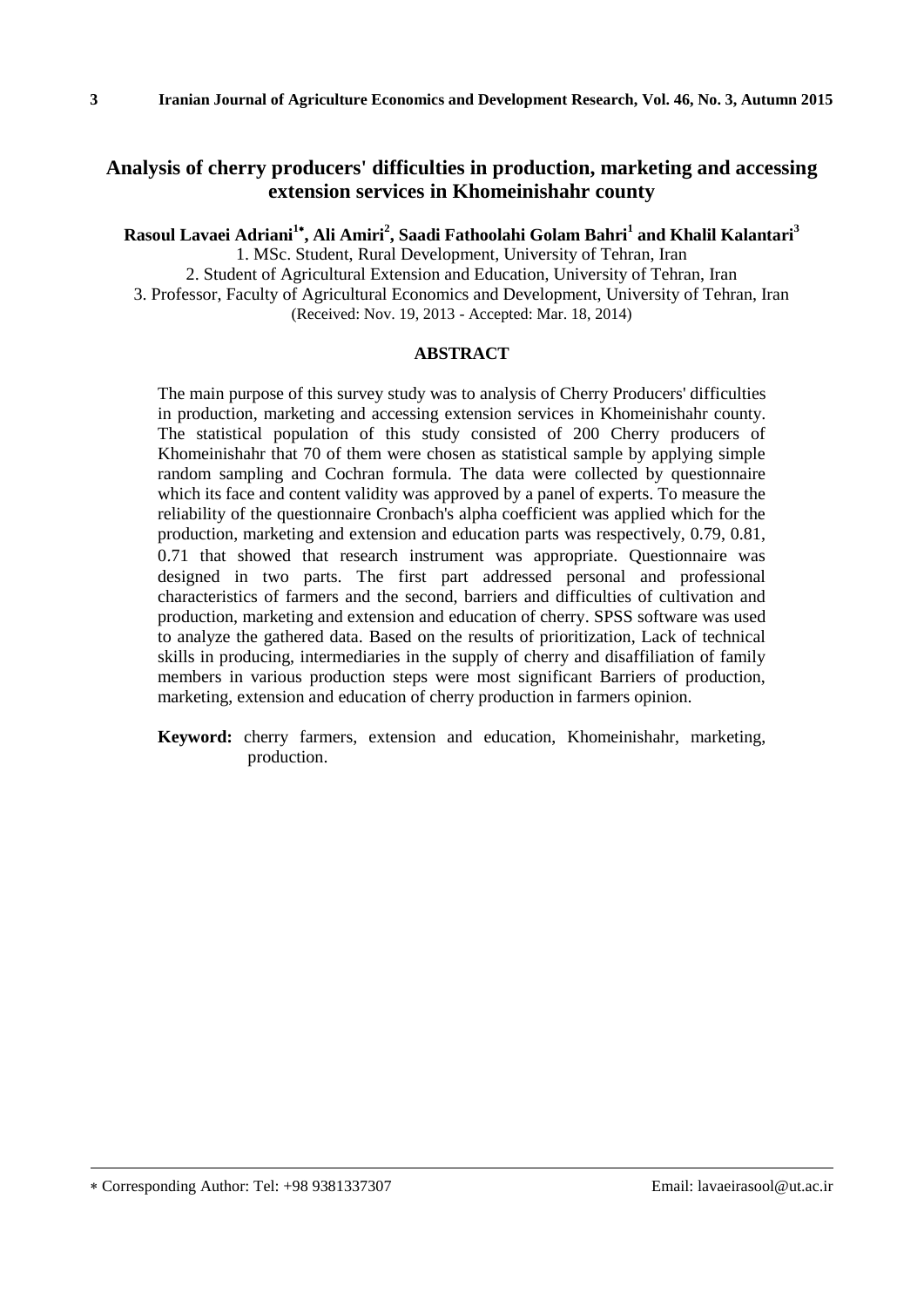# **Factors Affecting Consumer Attitudes towards Genetically Modified (GM) Crops (Case study: Qazvin County)**

**Fereshteh Ghiasvand Ghiasi<sup>1</sup> , Ali Asghar Mirak Zadeh<sup>2</sup> and Nematollah Shiri<sup>2</sup>**

1. Assistant Professor, Faculty of Agriculture, Islamic Azad University, Branch of Takestan, Iran 2. Assistant Professor, and PhD. Student, Agricultural Extension and Development, Razi University, University of Kermanshah, Iran

(Received: Jan. 23, 2014- Accepted: Sep. 14, 2014)

#### **ABSTRACT**

Nowadays Agricultural productive systems With the use of modern technology to produce transgenic crops have attempt to supply the additional needs of food in the word, but despite of the importance of this crops in improvement of food security and access to sustainable development, their reception is still disputed. In this way, the main purpose of this study was investigating the factors affecting consumer attitude towards GM crops in Qazvin County. The statistical population of this study consists of all consumers of GM food crops in Qazvin County that 239 person were selected by available sample method for the study. The main instrument of this study was questionnaire that it's validity confirmed by panel of experts and its reliability confirmed by calculating of Cronbach's alpha coefficient (0.92).Collected data were analyzed by SPSSWin21 and LISREL8.80 software. The measurement model of the attitude toward GM food crops, were confirmed by the confirmatory factor analysis. The results showed that most respondents' attitudes towards GM food crops were in the neutral range and people were handled with GM crops like the other products. The result of mean comparison indicated that there is significant difference between respondents' attitudes towards GM food crops base on research variable such as sex, marital status, employment status and residence. Moreover, the result of stepwise multiple regression analysis indicated that " buying Organic food", "trust in institutions", "knowledge about GM crops", "reading food labels", "annual income" and "age" are variables that can explain 84.6 % of the variance of dependent variable (attitudes towards GM food crops).The findings of this study will have application for policymakers to promote the development of GM food crops in the country.

**Keywords**: biotechnology, genetically modified, new agriculture, Qazvin county.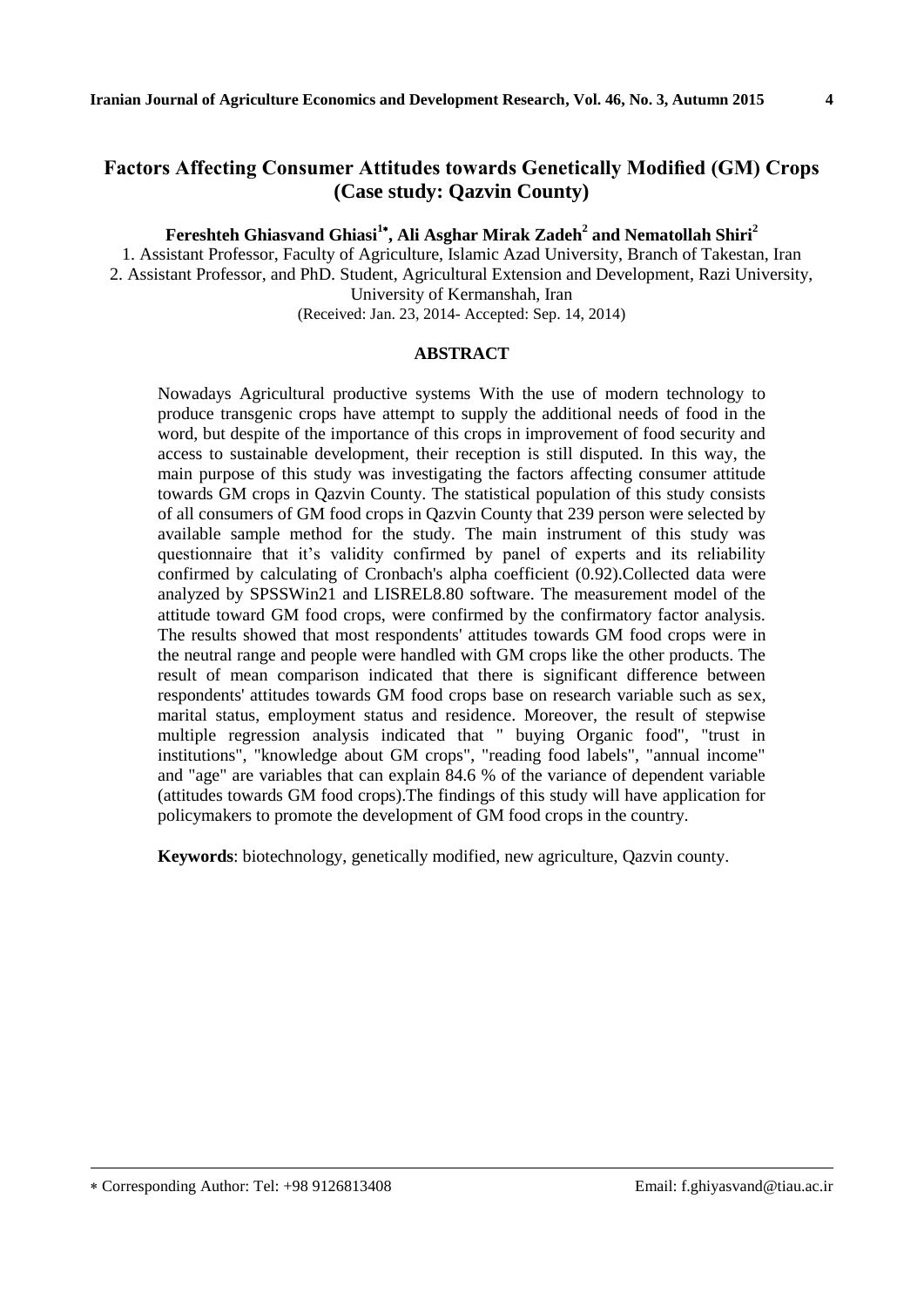## **Phenomenology of perception's farmers from drought (Case study: Sarepol-e-Zahab City)**

**Mosayed Gholami<sup>1</sup> , Amir Hossein Alibaygi<sup>1</sup> and Moslem Savari<sup>2</sup>**

1. PhD. Student, and Associate Professor, Department of Agricultural Extension and Education, Razi University, University of Kermanshah, Iran 2. PhD. Student, Agricultural Development, University of Tehran, Iran (Received: Oct. 19, 2013- Accepted: Jul. 7, 2014)

### **ABSTRACT**

The country of Iran, with an average annual rainfall of less than one-third of the world average, is located in arid and semiarid regions and has always been prone to drought conditions and also is confronted every few years with it. The overall aim of this qualitative study, carried out by phenomenological method, was conducted to investigate the views of farmers and drought identifies behaviors in dealing with it. In this study, the rural society of Sarpol-e-zehab as most experienced drought, were chosen. Notified cases were identified using a snowball. Data from this study were collected using in-depth interviews and direct observation beside the use of photographs, internet and libraries. Data analysis was based on collaizzi pattern. Based on the results, farmers' perceptions of drought were different, as a kind of fatalism, some participants attributed the drought to God and others believed that climate change causes by drought. It was found that some of the participants introduced their behaviors drought agent. According to the farmers drought has been caused for their own behavior and their own abuse and cruelty to each other and their attitude. Some other look at drought as a reflect of their bad chance. Therefore, it is recommended that measures be taken with classes the necessary training and provide training and transfer of knowledge to farmers about the causes and management of drought.

**Keywords:** confronting, drought, perception, phenomenology, Sarpol-e-Zehab.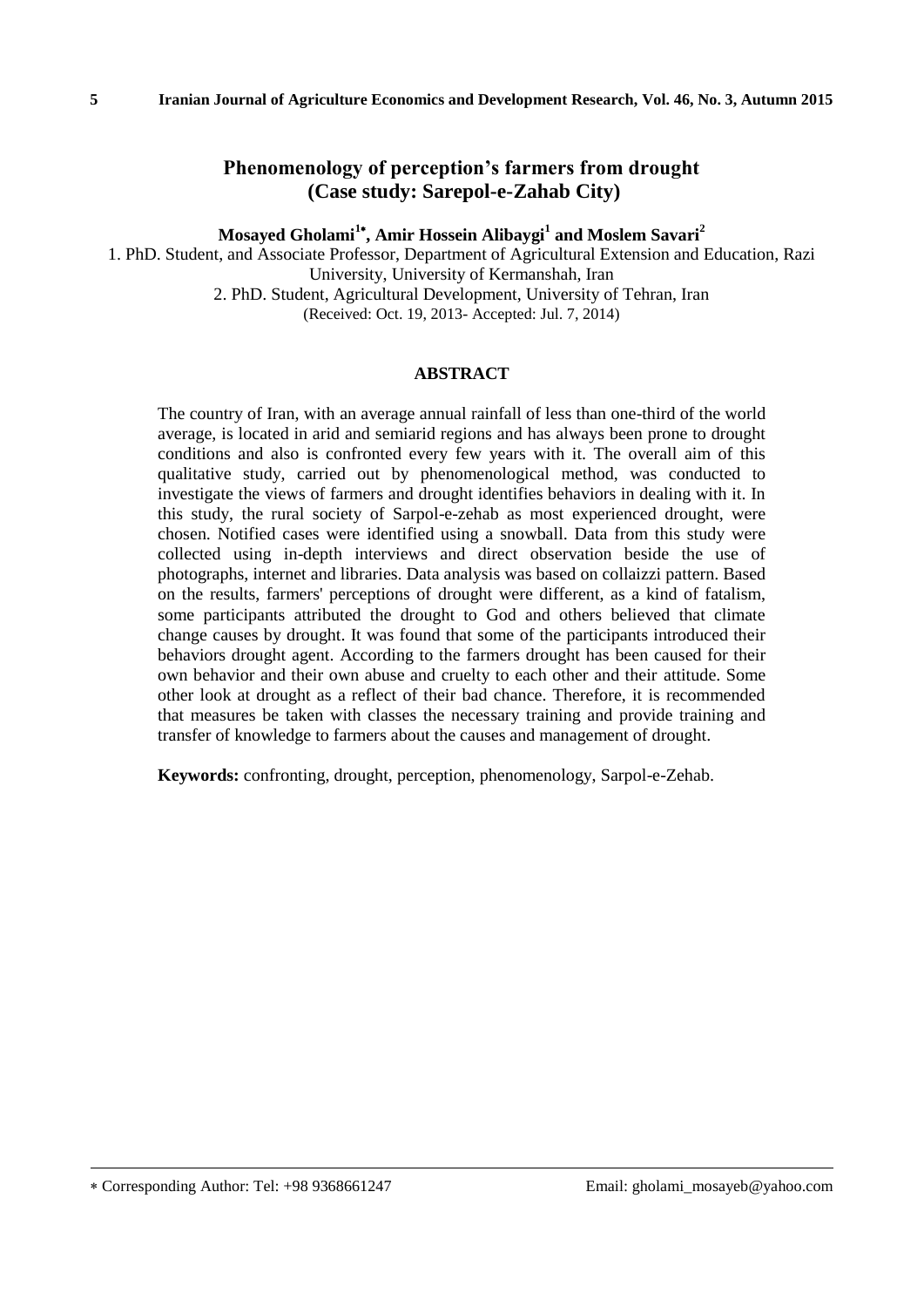# **Identify the factors affecting export of food industry products in Khorasan Razavi provience: Fuzzy Delphi approach**

#### **Azam Nejatian Pour and Abdolkarim Esmaeili**

Graduate MSc. Student, and Professor, Agricultural Economics University of Shiraz, Iran (Received: May. 26, 2014- Accepted: Nov. 23, 2014)

#### **ABSTRACT**

Food Industry has an important impact on domestic economy and food security. Moreover, food export can have a significant impact on non-oil exports. So, this study aims to identify and prioritization of factors affecting the export of food industry products in Khorasan Razavi province. For this purpose, based on experts' views and review of previous studies, the factors were classified into five main groups; macro economic, business and market, technical, financial and credit and the exchange process factors. Then, interviewed with sixty experts and after that the Fuzzy Delphi method was used for prioritization of these factors. The results showed that the stability of exchange rates, international trade, marketing and research and development (R&D), banking facilities, sanitary regulations and quality standards, have the highest priorities in each groups.

**Keywords:** food industry products, Fuzzy Delphi method, Khorasan Razavi province.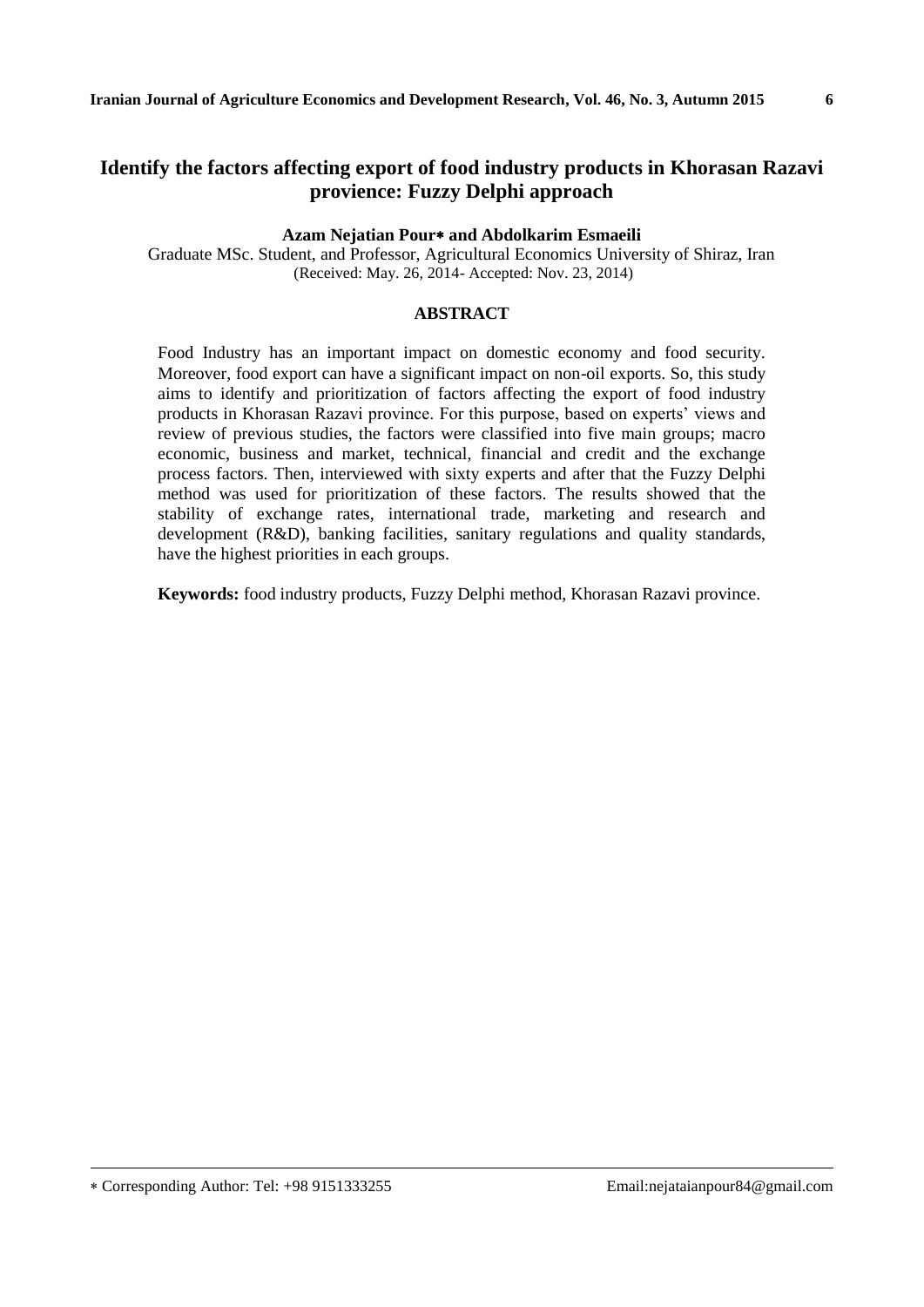## **Seasonal forecasting of meat prices in Iran: Application of periodic autoregressive model**

### **Mohamad Ghahremanzadeh and Masoumeh Rashid Ghalam**

Associate Professor,and Ph.D. Candidate, Agricultural Economics, Department of Agricultural Economics, Faculty of Agriculture, University of Tabriz, Tabriz, Iran (Received: Sep. 29, 2013- Accepted: Jan. 28, 2015)

#### **ABSTRACT**

Meat has always been one of the most important commodities for Iranian households, and most of the times have had the largest households' budget share among the goods and beverages groups. This study aims to estimate and forecast the seasonal price of meats in Iran. To address this aim, we used seasonal data of chicken, beef and lamb for the period of 1998-2011. In this context, first HEGY test was applied to check the seasonal unit root, then Fanses & Paap's periodic unit root test and Boswijk & Franses's seasonal periodic behavior test were used. Results indicated that periodic autoregressive model of order one [PAR(1)] is the best fit for chicken price forecasts. The seasonal unit root test for beef and lamb also gives that they follow autoregressive moving average patterns; therefore ARIMA model is a suitable model to forecast the prices of these commodities.

**Keywords:** Iran, meat price, periodic autoregressive model, regression-based model.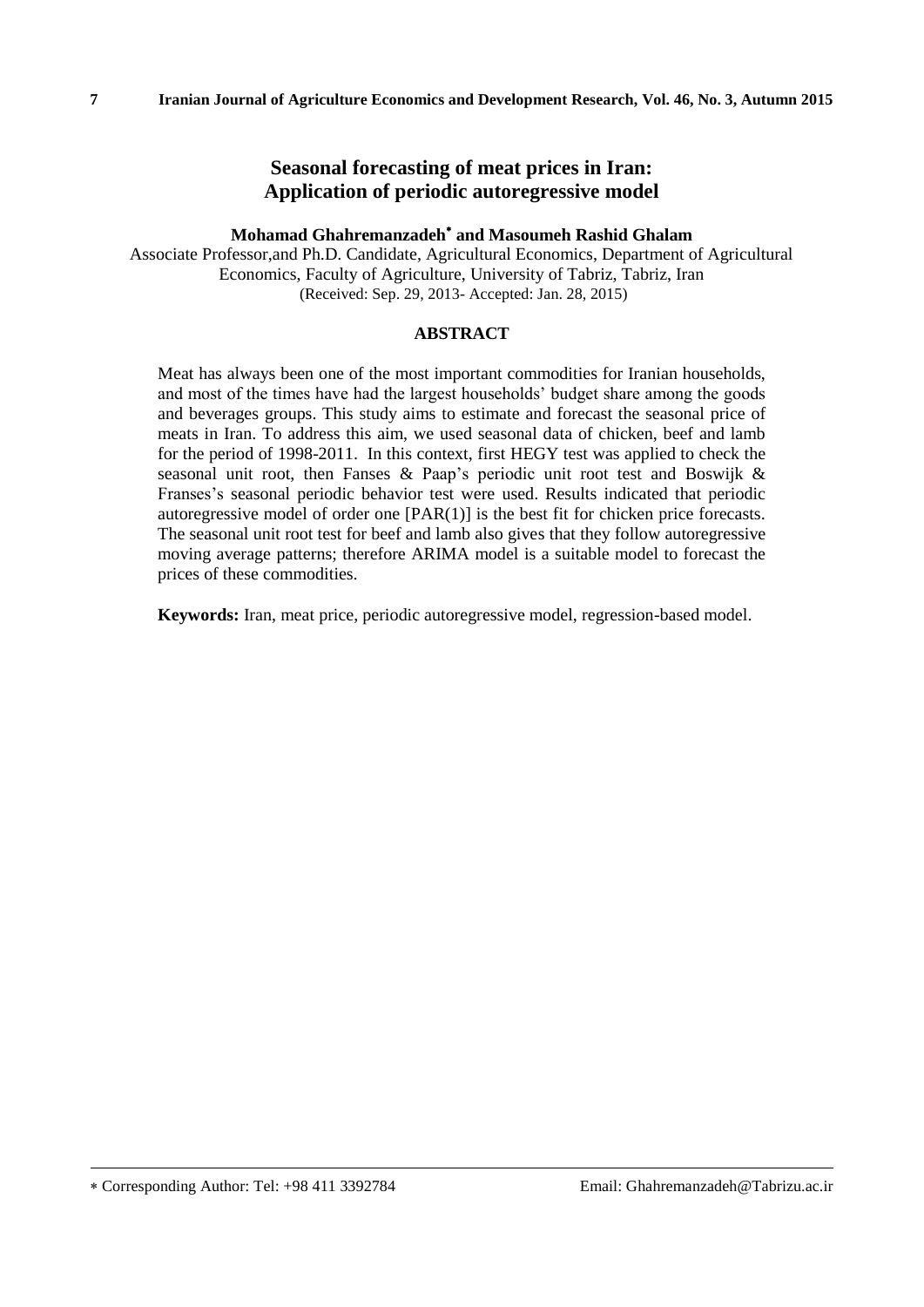## **Application of the Ricardian approach to investigating the effect of climate change on agricultural land rent**

**Seyed Mojtaba Mojaverian<sup>1</sup> , Sina Ahmadi Kaiji<sup>2</sup> and Marzieh Aminravan<sup>2</sup>**

1. Associate Professor of Agricultural Economics, Sari University of Agricultural Sciences and Natural Resources, Iran

2. PhD Student of Agricultural Economics, Sari University of Agricultural Sciences and Natural Resources, Iran

(Received: Jun. 7, 2014- Accepted: Jan. 20, 2015)

#### **ABSTRACT**

Today climate change is one of the most important environmental challenges of 21 century that cause serious economic consequences. This study has been done due to important of climate change and its effect on agricultural sector with purpose of investigating the effect of climate variables on land rent in Golestan province by using Ricardian approach and panel data at 1981 to 2011. Thus, temperature, precipitation and production cost data have been used. The results of Ricardian model show that temperature and precipitation variables have a negative and a positive effect on agricultural rent, respectively. In other words with increase 17.25°C of temperature, rent of agricultural land have been reduced and with increase 259.72 mm of precipitation, rent of agricultural land have been increase. Also the results of different scenarios during past years show that climate change had negative effect and decrease 38 percent rent of products in future. According these results, development of new varieties and new hybrids of resistant products and improve of water resources management to tackle the problem of water shortage, risk of temperature changes and other weather conditions have been suggested.

**Keywords:** agricultural land rents, climate change, Golestan province, Ricardian approach, panel data.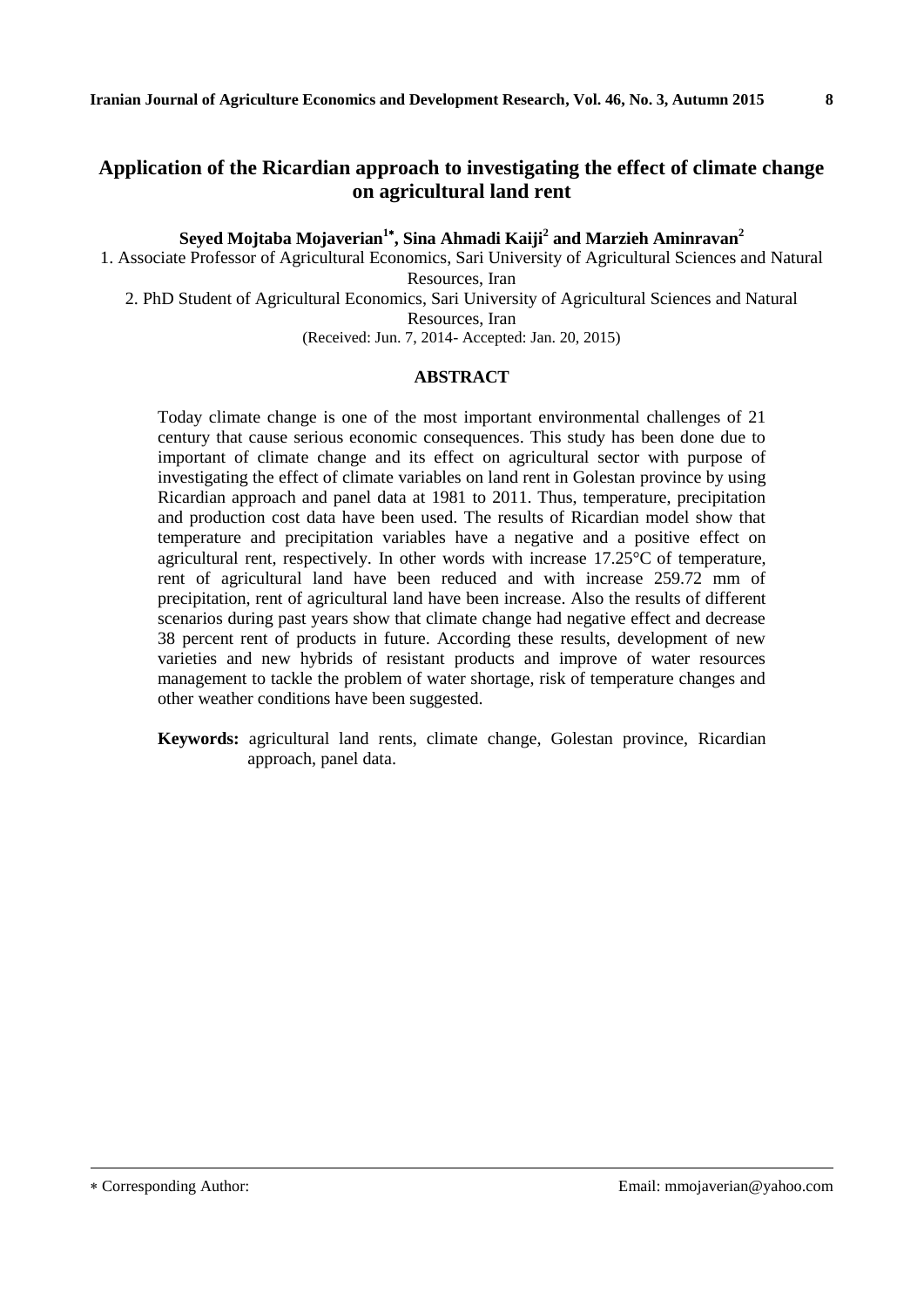## **Apicultural extension productivity in Caspian zone: A causal analysis**

**Masoud Bijani<sup>1</sup> , Seyed Mahdi Mirdamadi<sup>2</sup>and GHolam-Hossein Karami<sup>3</sup>**

1. Assistant Professor, Department of Agricultural Extension and Education, Tarbiat Modares University, Tehran, Iran

2. Associate Professor, Department of Agricultural Extension and Education, Science & Research Branch, Islamic Azad University, Tehran, Iran

3. Ph.D. Student, Department of Agricultural Extension and Education, Shiraz University, Shiraz, Iran (Received: Dec. 1, 2013- Accepted: Sep. 8, 2014)

#### **ABSTRACT**

Extension productivity as a process are combined of efficiency, effectiveness, intellectual orientation and attention to the standard quality levels for the system that have to be consider its goal in obtaining maximum benefits and potentials regarding to current resources and facilities. Such organized process requires an extensive awareness from all effective factors in productivity improvement and increase from which the achieved results can be available for planners, policy-makers and administrators. The purpose of this causal- correlative study was to investigate affecting factors of apicultural extension productivity in Caspian zone, Iran by applying path analysis. Research population was all beekeepers of Caspian zone (5273 people) that out of which, 315 beekeepers were selected through stratified random sampling method. The research tool included a questionnaire that validity of which was confirmed by a group of professionals. A pilot study was conducted during the Cronbach's alpha test which was calculated to determinate the reliability of data collection instrument and was found to be in acceptable range from 0.68 to 0.81. Results showed that age of beekeepers, had a negative effect and use of audio-visual equipment, personal communication channels; apiary area and adoption of innovations have a positive effect on apicultural extension productivity. Also two variables of beekeeper's age and apiary area affect the apicultural extension productivity directly and indirectly by influencing on the use of audio-visual equipment, personal communication channels and adoption of innovations. In this analysis, beekeeper's age and adoption of innovations had minimum and maximum direct effects respectively on apicultural extension productivity. Also, Beekeeper's age had maximum indirect effect. Based on the findings, some executive recommendations have been presented at the end of the article.

**Keywords:** apiculture, Caspian zone, extension productivity, path analysis.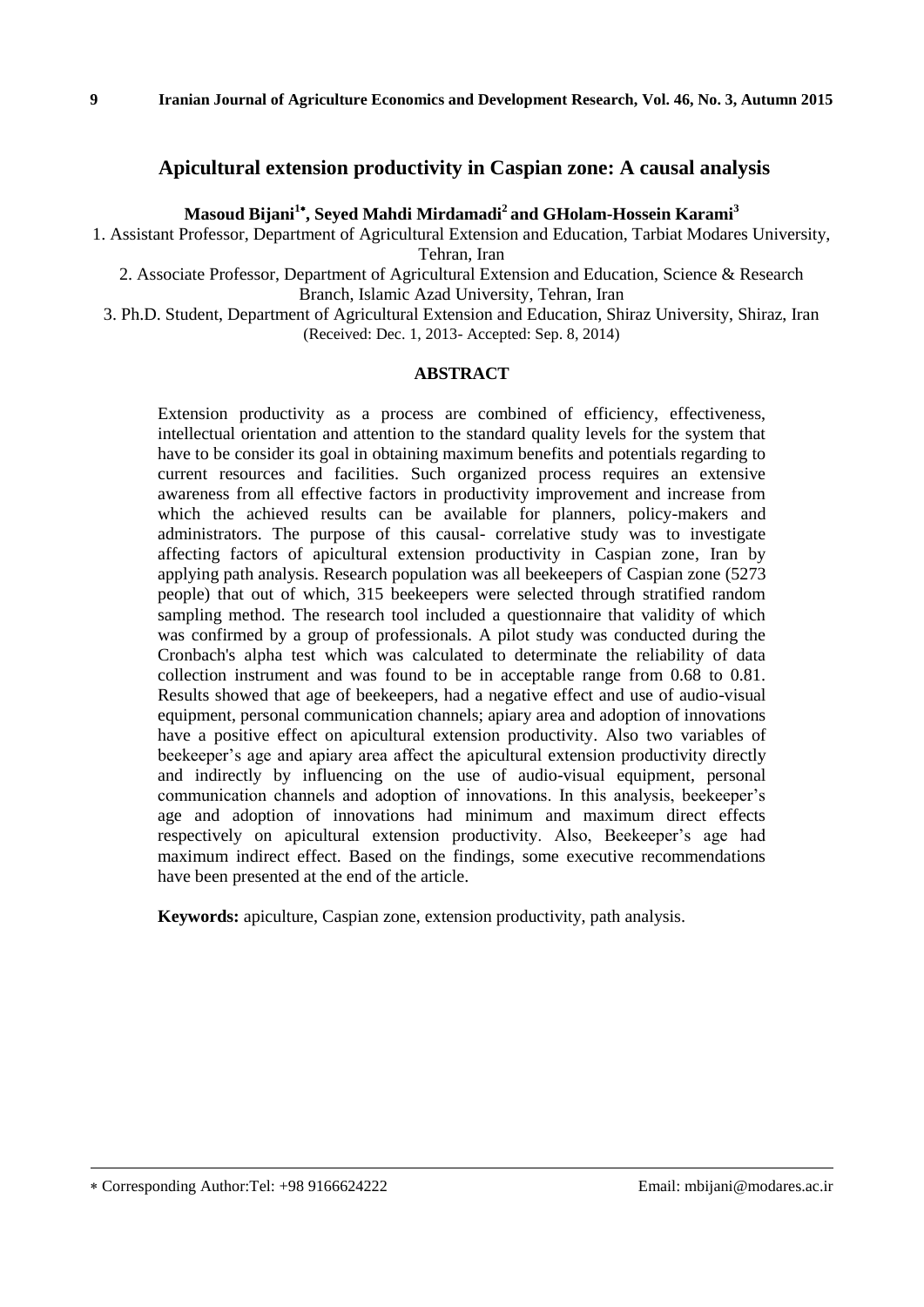# **Application of balance model in assessing inter-provincial regarding agro-chemical inputs use efficiency**

**Mohamad Reza Alirezaei<sup>1</sup> , Masoumeh Rajabi Tanha<sup>2</sup> and Gholamhossein Abdollah Zade<sup>3</sup>**

1. Member of Science, and Associate Professor, Science and Industry University, Faculty of Math, Iran 2.PhD. Student in Operations Research, Science and Industry University, Faculty of Math, Iran 3. Member of Science, and Assistant Profossor, Agricultural Sciences and Natural Resource of Gorgan, Faculty of Agricultural Management, Iran

(Received: Feb. 6, 2014- Accepted: Jul. 22, 2014)

#### **ABSTRACT**

Current research aims to measure inter-provincial efficiency by balance model under agricultural policies to reduce chemical inputs (fertilizers and pesticides) for wheat and barley crops. Therefore data for wheat and barley related inputs such: land, seed, fertilizer (nitrate, phosphate and other fertilizer), pesticides (insecticide, herbicide and fungicide) and yield was collected through office of statistical and information, affiliated to the Ministry of Agricultural Jihad in cropping year 2008-2009. Using basic CCR model (disregarding strategic policies), balance model (considering strategic policies) and balance factor (ratio of score extracted from current two models) the provincial efficiency was calculated. The results showed that despite some deprived provinces (Eilam, Bushehr, Lorestan, Charmohal & Bakhtiari and Khozestan) attain high score in balance factor but they have been in low level of efficacy because of considering agricultural sustainable development macro policies. While some developed province (Tehran, Qom, Esfahan, Mazandaran and Markazi) have favorite situation in efficiency score but weak score in balance score. This implies that these provinces couldn't reflect on agro-environmental macro policies.

**Keywords:** agricultural sustainability, balance factor, balance model, data envelopment analysis, inter-provincial efficiency.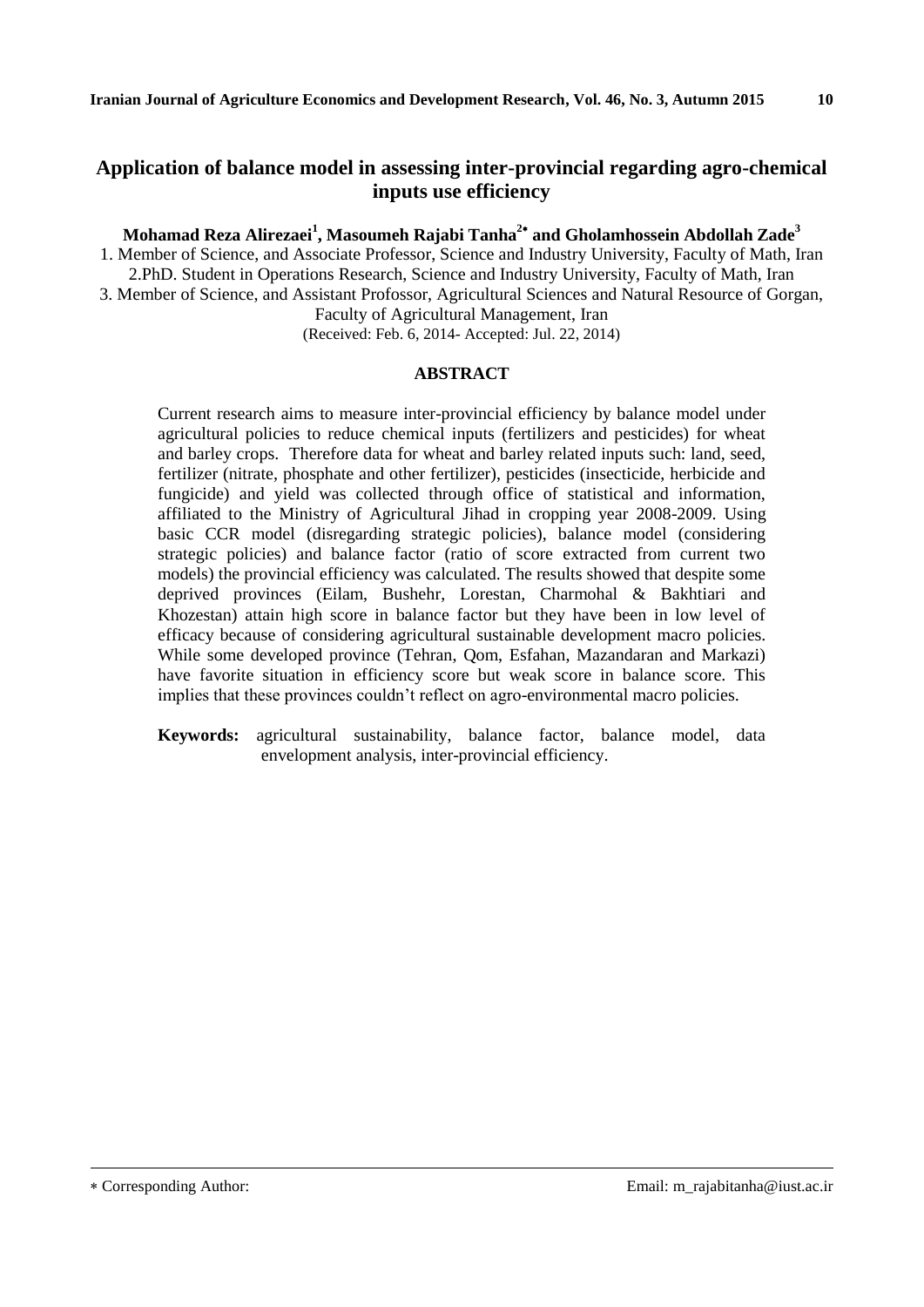# **Investigation of agricultural extension challenges concerning interaction with other AKIS actors from agricultural extension specialists` view point**

**Mojtaba Noori<sup>1</sup> , Hasan Sadighi<sup>1</sup> , Hossain Shabanali Fami<sup>2</sup> and Narjes Kaboli<sup>1</sup>**

1. Senior Experts, Associate Professor, Agricultural Extension and Education, Faculty of Agriculture, Tarbiat Modarres University, Iran

2. Associate Professor, Agricultural Extension and Education, Faculty of Agriculture, University of Tehran, Iran

(Received: Apr. 7, 2012- Accepted: Sep. 30, 2013)

#### **ABSTRACT**

This study Investigates challenges facing extension services concerning interaction with other  $AKIS<sup>1</sup>$  actors from agricultural extension specialists' point of view. The research design for this study employed a survey method. Though Krejcie and Morgan simply size table and 103 specialists were purposive selected as a sample out of 140 agricultural extension specialists in Iran and finally 90 questionnaires was collected. A questionnaire was used to collect data concerning interactive challenges of extension services with other six AKIS actors namely research sector, education sector, farmers, policy makers, private sector and farmers organization. Specialists` interaction with other related sub-systems was also investigated. Content and face validity of the questionnaire were confirmed by a panel of experts consisting of agricultural extension and education specialists. Questionnaire reliability was estimated by calculating Cronbach's alpha. The overall Cronbach's alpha coefficient for the instrument was 0.95. Results of this study revealed that interactive challenges of extension services were as follow respectively; interaction with policy makers, research centers, farmers, education sector, farmers' organization and privet sector. Findings showed that major challenges facing extension services in interaction with other intended actors in this study were; lack of guaranteed sanction by policy-makers in reflection the problems facing farmers through extension agents, reluctance of researchers and extension agents to cooperate with each other, disproportion ratio of extension agents and farmers, and inadequate experiences of private sector in providing extension services. Findings revealed that there was no significant difference between perceptions of agricultural extension faculty members, ministerial senior managers of deputy of agricultural extension and education and Ph.D. Student regarding interactive challenges of agricultural extension services with other AKIS actors.

**Keywords:** agricultural extension challenges, agricultural knowledge and information system, interaction, agricultural extension specialists.

Corresponding Author: Tel: +98 21 44194911 Email: sadigh\_h@modares.ac.ir

1

1. Agricultural Knowledge and Information System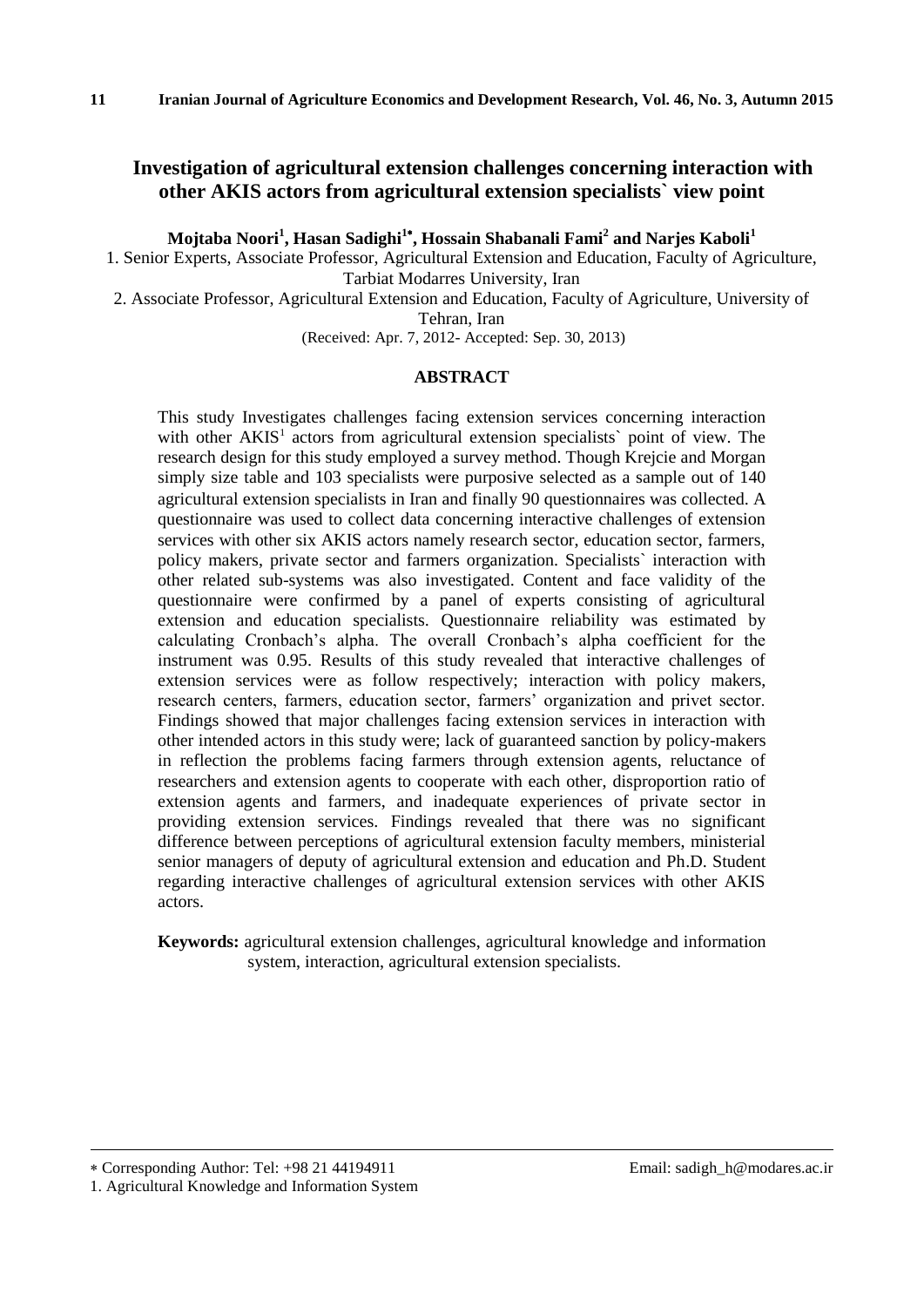# **Content analysis of sustainability concepts into courses outlines of agricultural disciplines, agricultural and natural resources college, University of Tehran**

### **Elham Faham , Ahmad Rezvanfar and Seyed Hamid Movahed Mohammadi**

Ph.D. and Professors, Department of Agricultural Extension & Education, Faculty of Agricultural Economics & Development, University of Tehran, Iran (Received: May. 14, 2012- Accepted: Dec. 26, 2012)

#### **ABSTRACT**

The present study was conducted to analyzing integration of sustainability concepts into approved outlines of compulsory specialized courses in the six agricultural disciplines in the last 20 years using mix content analysis method. Population in this analysis was all of the approved outlines of compulsory specialized courses of agricultural disciplines at the agricultural and natural resources college of university of Tehran in during 1370-90. The samples were disciplines that 1365's and 1383's outlines were available simultaneously. Therefore, 191 courses have been analyzed. The results indicated the low mean of the integration level of sustainability categories in analyzed disciplines. Environmental sustainability category has allocated the highest level of integration to itself with 3.41 percent among other categories. Hence, content of compulsory courses of analyzed disciplines have been trended toward environmental category. In addition, institutional, social and economic categories priorities have been the second to fourth respectively in integration level of sustainability concepts.

**Keywords:** agriculture, content analysis, curriculum, sustainability, University of Tehran.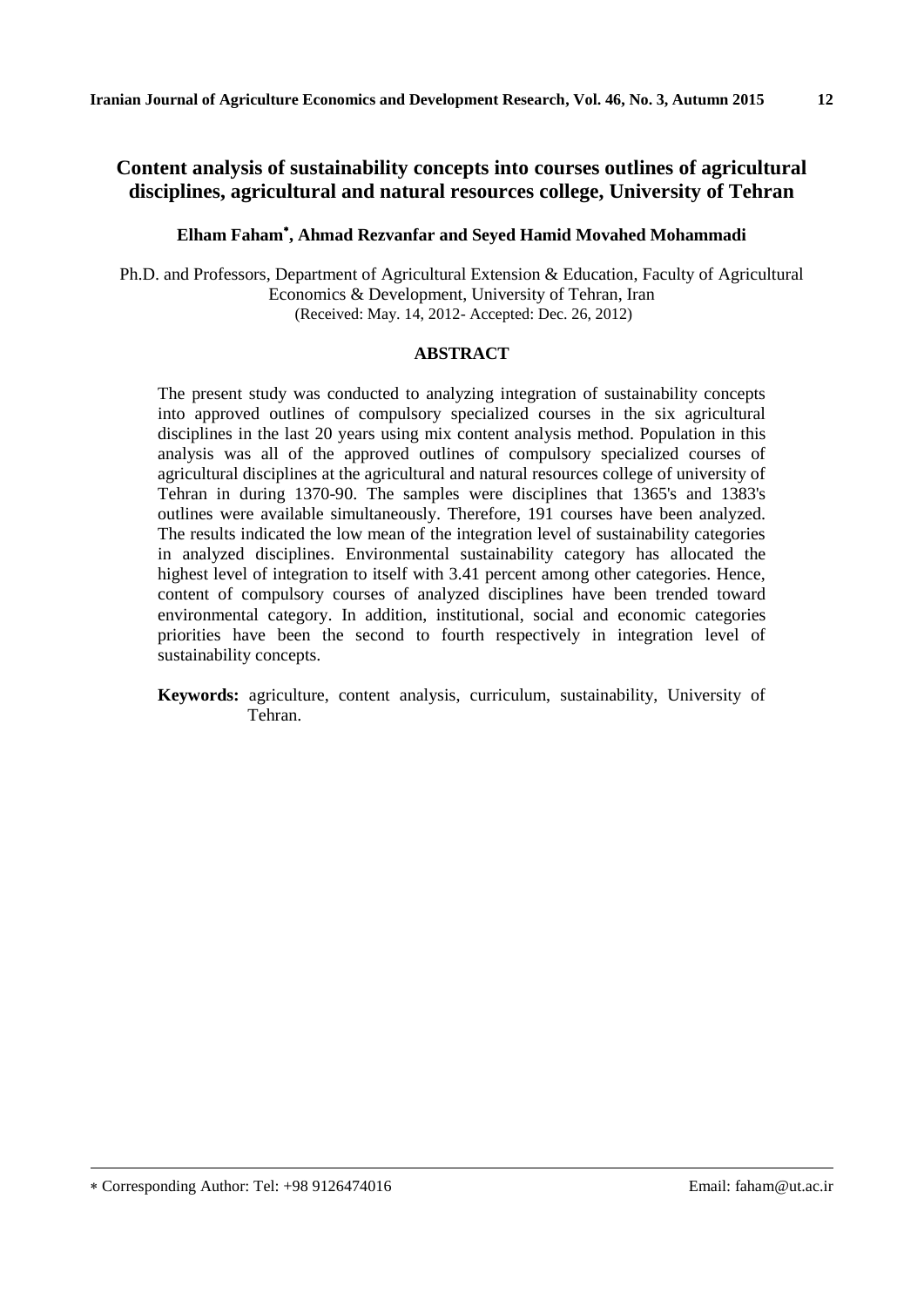# **Assessing information seeking behavior components of agricultural graduate students in University of Zanjan**

**Parisa Najafloo<sup>1</sup> , Jafar Yaghobi<sup>2</sup> and Enayat Abbasi<sup>1</sup>**

1. Master Student, and Assistant Professor, Department of Agricultural Extension and Education, Tarbiat Modares University, Iran

2. Associate Professor, Department of Agricultural Extension and Education, Zanjan University, Iran (Received: Apr. 25, 2014- Accepted: Sep. 20, 2014)

#### **ABSTRACT**

The purpose of this study was to assessing components of Information seeking behavior of agricultural graduate students and factors associated with this behavior in University of Zanjan. Agricultural graduate students of Zanjan University formed the statistical population of this descriptive correlational study  $(N = 250)$ . The sample was estimated using Cochran's formula (n=80) and stratified random sampling method used for selecting samples. The questionnaire used for collecting data. The validity of questionnaire was confirmed by feedback of related faculty members. A pilot test was conducted to deter mine the reliability of the questionnaire. Cronbach's alpha was estimate between 0.71-0.87). Results showed that the most incentive of students from information seeking are conducting research, updating and maintaining up to date in their field study. Conference proceedings, Indexes, reference books and the magazines include the most used source of information from viewpoint of students. Being authentic source, listed in the ISI and ISC indexes are the most important measure of resources from viewpoint of students Inclusion in ISI and ISC indexes. General search engines, free web sites, e-resources and personal efforts are most important channels of information seeking. Using factor analysis, problems of access to information summarized in six factors including Internet and computer service problems, limitations of accessing to the resources, the high costs of data bases sharing and communication problems, lower levels of research skills, computer hardware and software issues and problems of university facilities. These factors explained 36/60% of the total variance problems of access to information .

**Keywords:** agricultural students, barriers to information access, information, information-seeking behavior.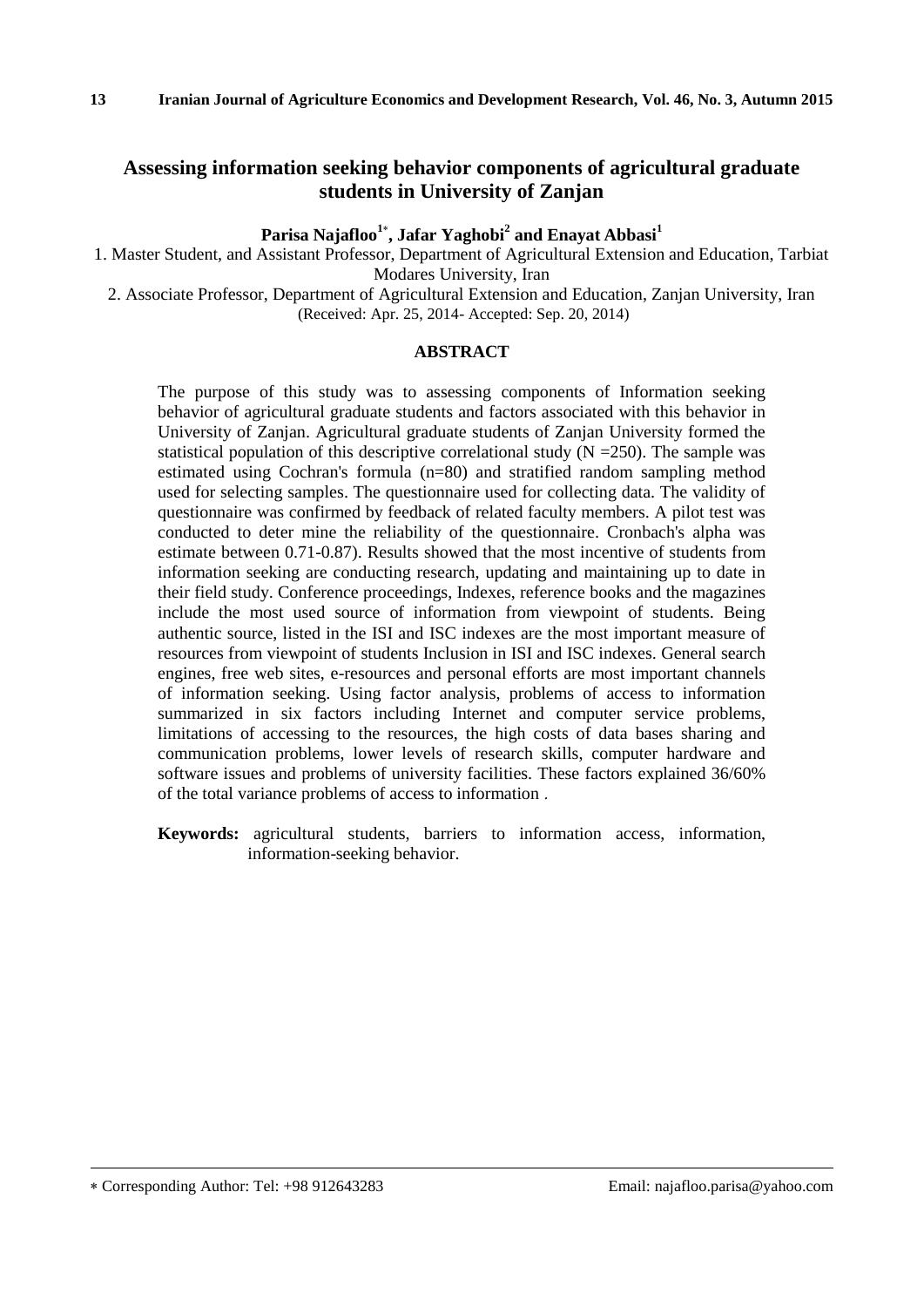# **Effects of elimination subsidies of agricultural inputs on crop cultivation pattern in Tehran Province**

## **Esmaeil Pishbahar and Smaneh Khodabakhshi**

Associate Professor, and MSc Student, Department of Agricultural Economics, Tabriz University, Iran (Receiveed: Oct. 26, 2013- Accepted: May. 31, 2014)

#### **ABSTRACT**

In order to evaluate Effects of Elimination Subsidies of Agricultural Inputs such as fertilizers, toxin and energy on Crop Cultivation Pattern is used the approach of Positive Mathematical Programming (PMP) with Maximum Entropy techniques. Tehran province has 19% of the country's population and 40% of the market provided, it is politically, and sociality a good sample to examine the effect of elimination of agricultural inputs. PMP methodology based on simulated data base year (crop year 1389-90) changes in acreage products. Policy limits are expressed in terms of four scenarios and the results indicate that acreage of cotton products, Onion, Cucumber and Melons are sensitive to changes of input prices rather than the other crops Corn, wheat and alfalfa also show little sensitivity to changes of prices.

**Keywords:** crop planting pattern, maximum entropy, positive mathematical programming, Tehran province.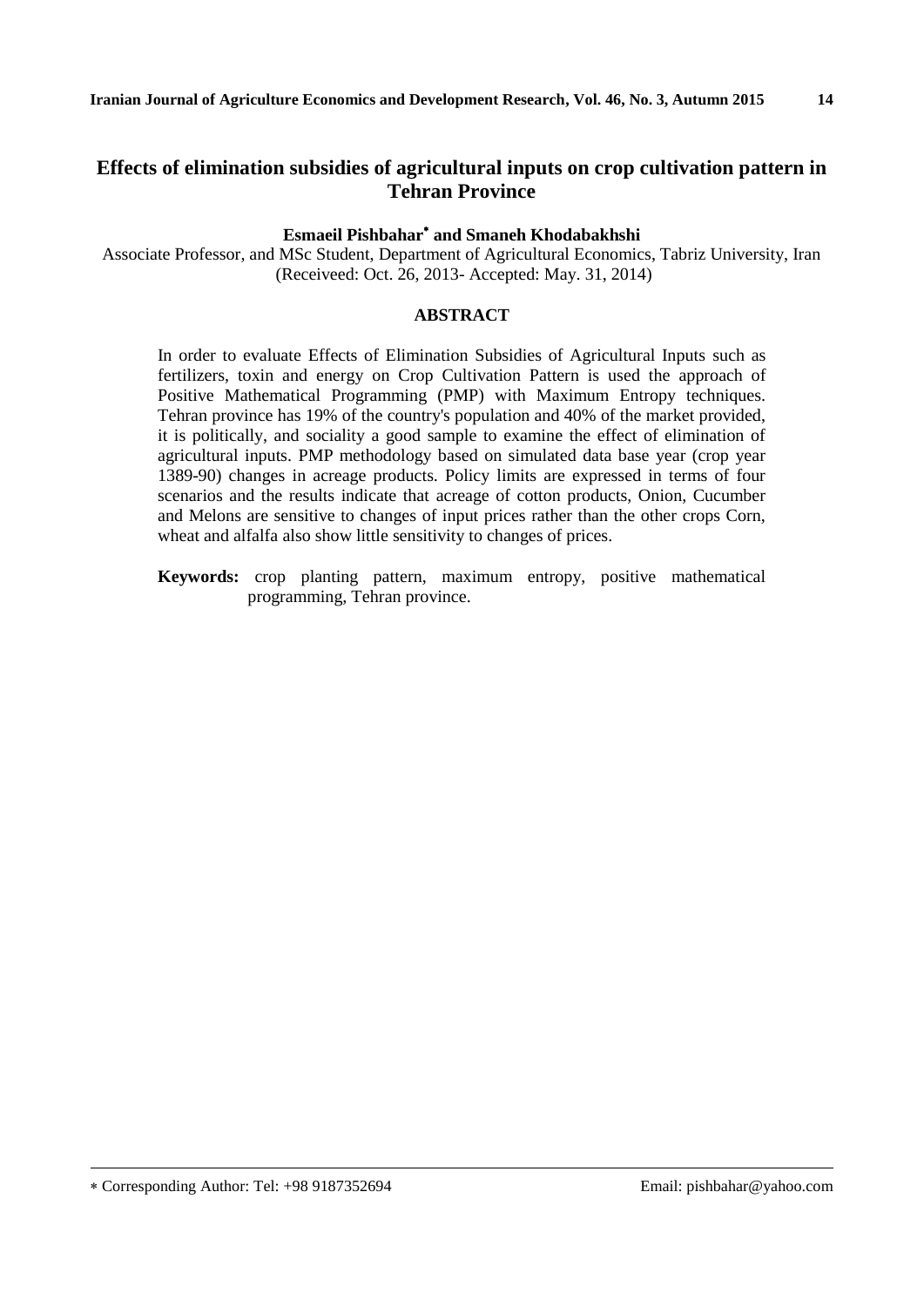# **An investigation of effective factors on information seeking behavior of Jahad-e-Keshavarzi and agricultural engineering and technical consulting services' experts in Meshginshahr township**

## **Mina Mousavi<sup>1</sup> , Mahnaz Mohamadzade<sup>2</sup> , Mehrdad Poya<sup>3</sup> and Behnam Safari<sup>2</sup>**

1. PhD. Student, Agricultural Extension of Tarbiat Modares University, Iran

2. Faculty Member of Science and MSc. Student, Payam Noor University, Iran

3. Member of Science, University of Bu-Ali Sina, University of Hamedan, Iran

(Received: Oct. 3, 2013- Accepted: Sep. 13, 2014)

#### **ABSTRACT**

Information in agriculture and rural development is the most important element for Improving efficiency and effectiveness of other production and development resources. Jahad-e-Keshavarzi' experts and Agricultural Engineering and Technical Consulting Services' Experts are one of the important elements in informing farmers and improving agricultural productivity. So they should have sufficient updated information on agricultural activities. The purpose of this study is to investigation of effective factors on Information Seeking Behavior of Jahad-e-Keshavarzi and Agricultural Engineering and Technical Consulting Services' Experts in Meshginshahr Township. A descriptive- correlation survey approach is applied in this study. Sample for this study was selected based on random sampling and Cochran formula of the population of research  $(n=100)$ . The results showed that the main motivation of participants for seeking information was their interest to job promotion. The top three mostly used information sources by experts were "Persian books", "scientific technical reports", and "Internet Websites". Regarding communication channels: In-service training courses, office library and "TV" were three top communication channels. "Lack of time flexibility for doing job tasks" was the main barrier to seeking information. Also, there were significant positive relationships between motivations for seeking career information, the extent of use of channels and sources, job satisfaction of experts and "their information behavior".

**Keywords:** advisory services firms, agricultural experts, agricultural office, information, seeking behavior.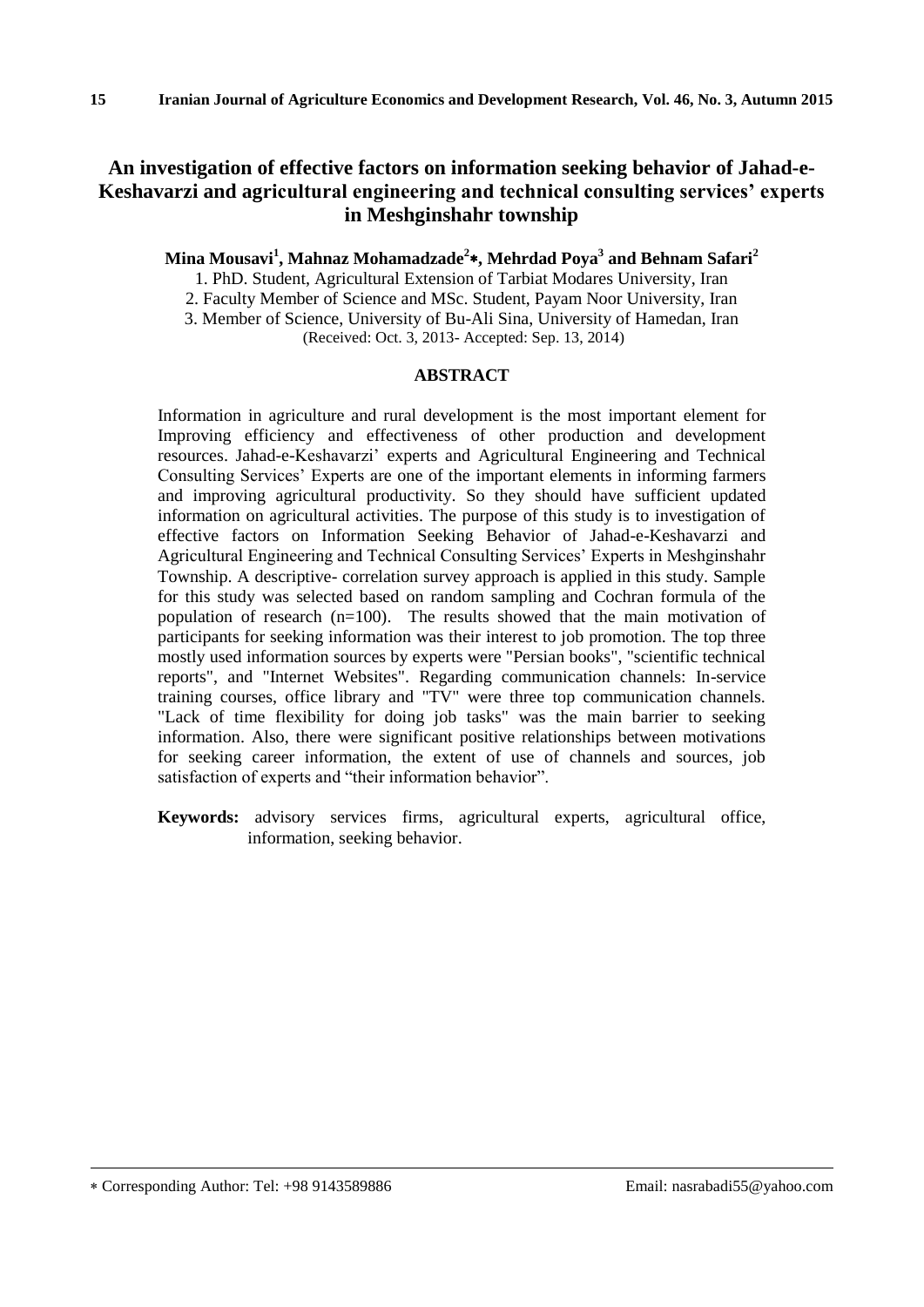# **Determining the best option of pistachio supplemental insurance contract in Rafsanjan District: Application of stochastic dominance criteria**

**Abbas Mirzaei and Mansour Zibaei**

PhD. Student, and Professor, Agricultural Economics, University of Shiraz, Iran (Received: Apr. 25, 2013- Accepted: Oct. 21, 2014)

#### **ABSTRACT**

An important feature of agriculture is the high level of production, market and financial risks faced by farmers. There are different policies, programs and measures that contribute to the reduction of these risks. The farmers prefer programs that reduce the income risk and increase the income level. Crop insurance is one of the best these programs. The purpose is to determine the best option of Pistachio supplemental insurance from the perspective of Pistachio Growers in Rafsanjan district. Therefore, net income per hectar for different options was simulated and the best option was determined according to stochastic dominance criteria. Six years data of price, yield, production cost per hectar, premium and compensation per hectar were used for this analysis. The results showed that three options of Pistachio supplemental insurance exhibited first degree stochastic dominance over the refusal of insurance and results of stochastic dominance with respect to a function indicated that for risk aversion less Pistachio Growers, the third option but at risk aversion greater, the second option is the best option.

**Keywords:** pistachio, Rafsanjan, stochastic dominance criteria, supplemental insurance options.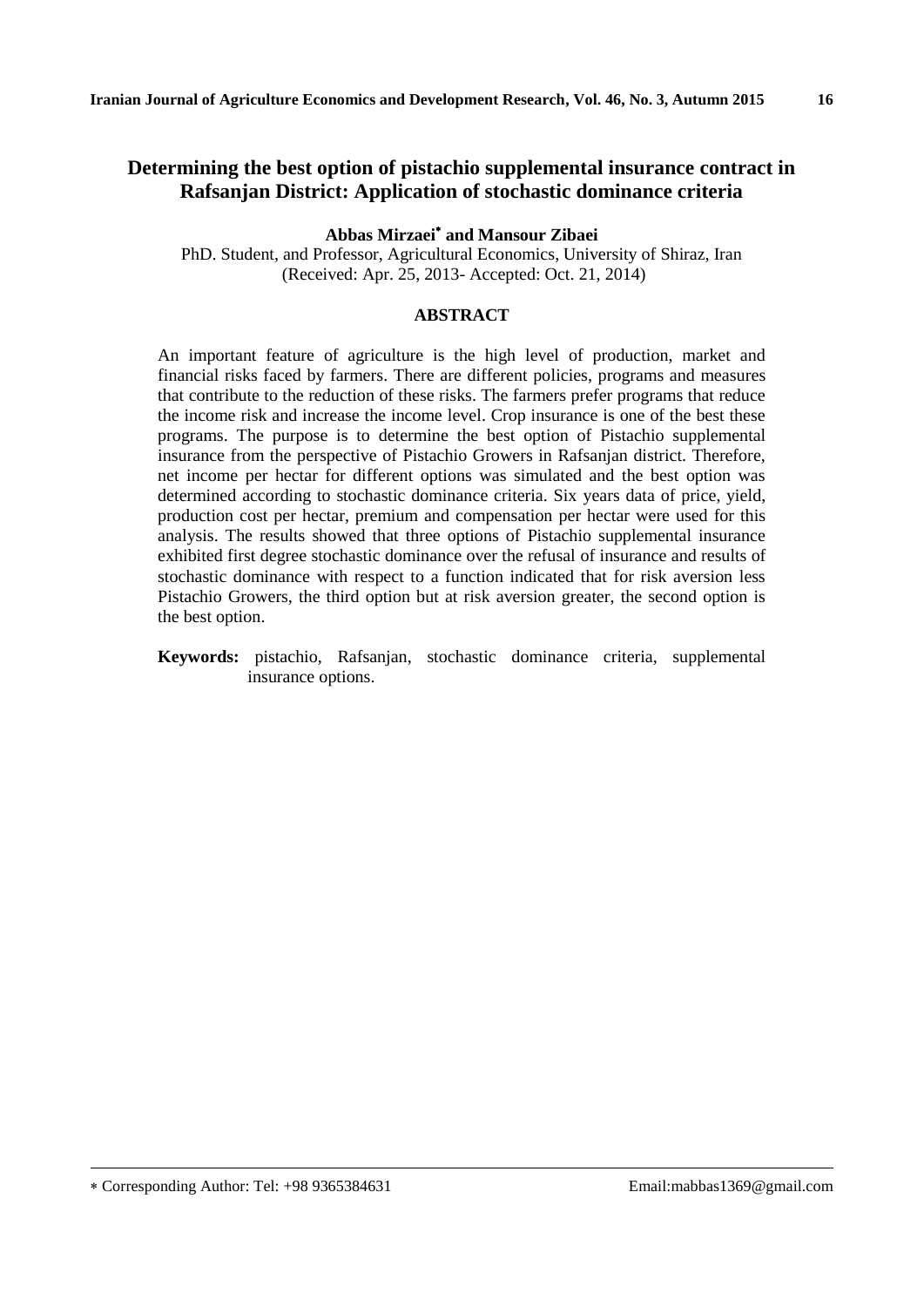# **Analyzing the strengths, weaknesses, opportunities and threatening agricultural production cooperatives in Sirjan city**

**Nasrin Ohadi and Jaleh Kurki Nejad**

MSc. Agricultural of Economics, and PhD. Candidate, University of Payam Noor, Sirjan, Iran (Received: Feb. 13, 2014- Accepted: Nov. 5, 2014)

#### **ABSTRACT**

With regard to the role of agricultural production cooperatives are in improving the system of interest-taking, increased income, employment, provision of basic necessities and equal distribution facilities, necessary to the function of these companies be carefully evaluated. Therefore, the present study aimed at identifying the strengths, weaknesses, opportunities and threats agricultural production cooperatives have been done. Method of study is descriptive-survey. Data from questionnaires and interviews collected in 2013. The data were analyzed using the SWOT matrix. According to the results, 9 strengths against 15 internal weaknesses and 17 external opportunities against 7 external threats identify and investigate. A total of 26 strengths and opportunities as advantage and 22 weaknesses and threats as constraint and bottleneck agricultural production cooperatives are facing. Therefore success threshold of cooperative was high and the provision of appropriate strategies and use of strengths and opportunities in order to overcome the weaknesses and threats can be added to the success of cooperatives

**Keywords:** agricultural production cooperatives, city of Sirjan, SWOT matrix.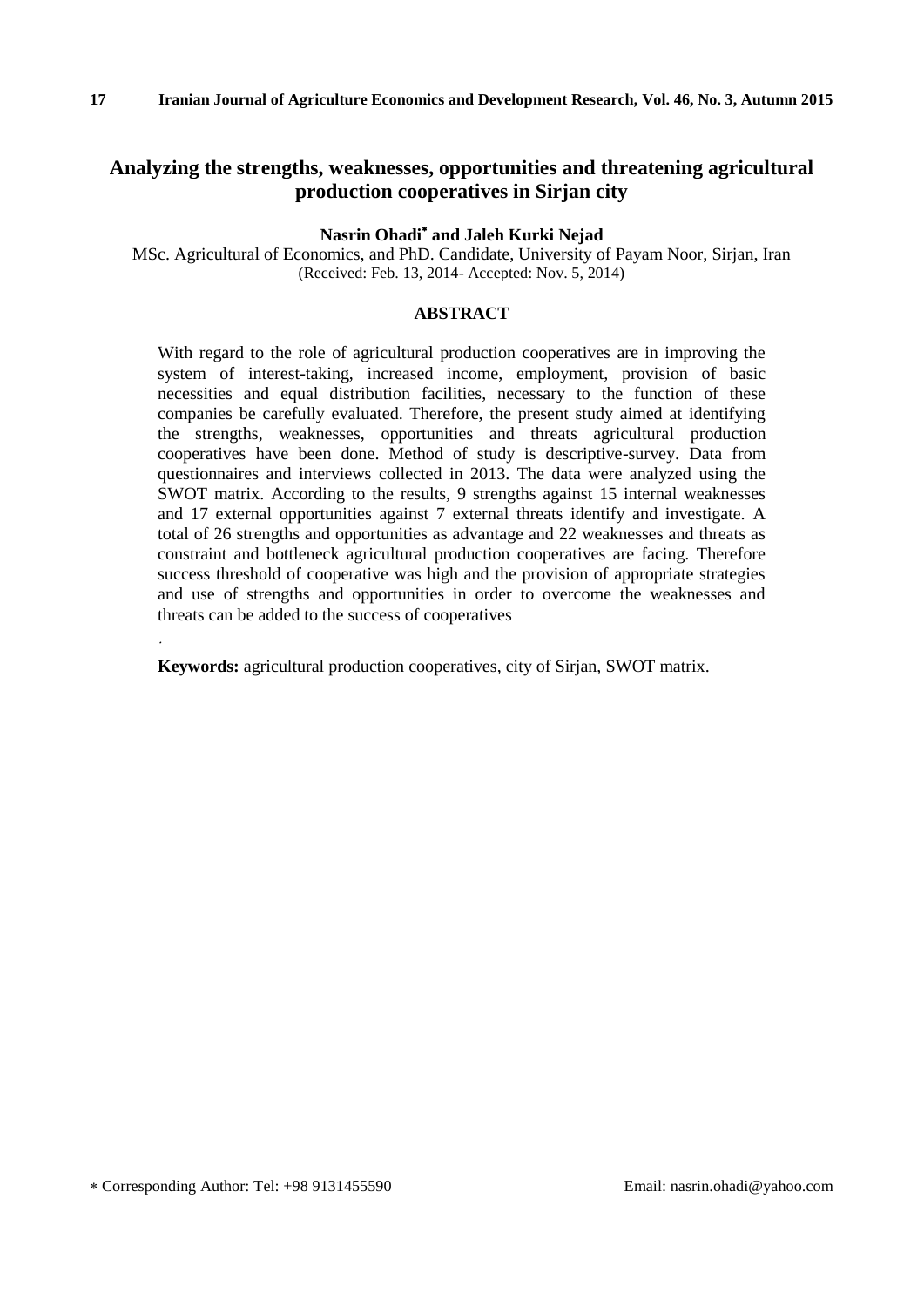## **The quality assessment of undergraduate agricultural extension and education's minor curriculum (Case study: Khuzestan Ramin University of Agriculture and Natural Resources)**

#### **Omid Mehrab Ghochani and Saeid Mohamadzadeh\***

PhD. Student, and Assistant Professor, Agriculatural Extension, Agricultural and Natural Retours Ramin University, University of Khozestan, Iran (Received: Dec. 26, 2013- Accepted: Nov. 12, 2014)

#### **ABSTRACT**

In the beginning of the 2000s, the curriculum of Agricultural Extension and Education undergraduate program has been revised. Toward decreasing its inefficiency agricultural minor courses has been added to the curriculum. After a decade of implementing the curriculum, its quality is questionable. In this regards, this study was undertaken to assess the quality of Agricultural Extension and Education' minor courses in Khuzestan Ramin University of Agriculture and Natural Resources. Regarding data collection this study was a quantitative and descriptive–survey based. All 120 B.A. graduates of Agricultural Extension and Education course at the University in three consecutive periods were considered as the statistical population (N=120). From which 92 graduates were selected randomly as a sample based on Krejcie and Morgan's table. Researcher-made questionnaire consisting of two main constructs of quality was based on the World Bank's two main elements of definition of quality: "Learning outcomes" and "Learning environment" which were measured using the five point Likert scale. The results stated that most participants tend to prefer to have name of their course on their final certificate and in their opinion the subjects were useful. The respondents also assessed the variable of learning environment at an undesirable level and the variable of learning outcomes and the quality of the subjects at a desirable level. They also found that the faculty members of other courses did not have a positive outlook towards students of Agricultural Extension and Education course. They also declared that agricultural promotion and training course at the present state cannot prepare students to enter the job market. The type of subject selection for the course and the type of family activities presented a significance difference between the main research variables.

**Keywords:** agricultural extension and education program, curriculum development, minor's courses, quality.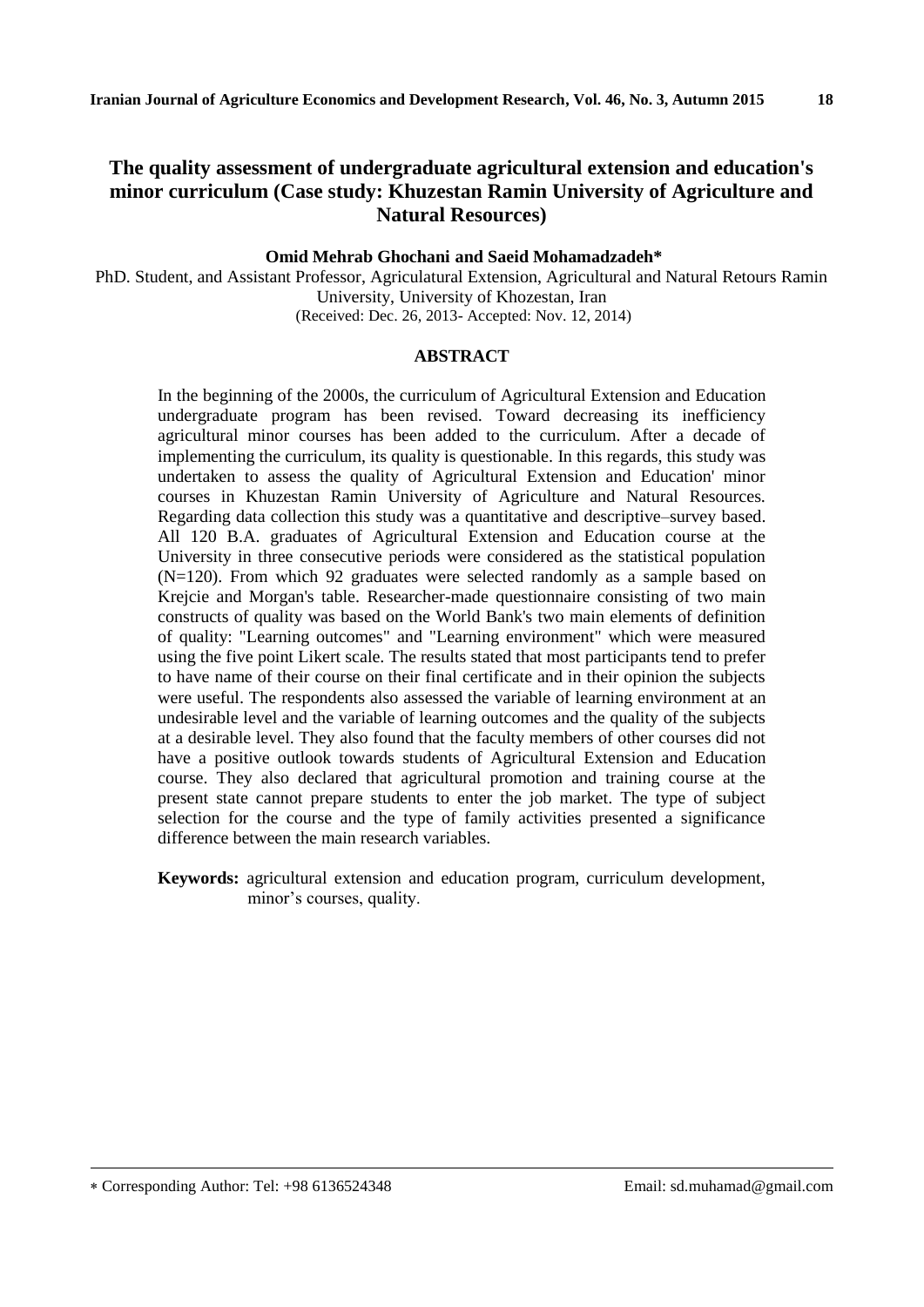# **Job burnout in employees of Agricultural Jahad Organization of Southern Khorasan province application of job demand-control- social support model**

**Heshmatollah Saadi and Seyed Mohamad Jaafar Esfehani**

Associate Professor and Ph.D, Department of Agricultural Extension and Education, Bu Ali Sina University, Hamedan, Iran (Received: Dec. 29, 2013- Accepted: Dec. 15, 2014)

### **ABSTRACT**

Agricultural sector is one of the most important economic sectors in Southern Khorasan province and due to climatic constraints requires strong organizational structure for suitable policy and planning. Organizational effectiveness requires motivated and mental health employees to perform their duties. Job burnout has adverse outcomes for the organization and must take measures to control it. The first step should be to examine the prevalence and factors affecting this phenomenon. The main purpose of this study was survey burnout of Southern Khorasan Agricultural Jahad Organization's employees using job demand-control-social support model. The sample of study consisted of 122 employees of Southern Khorasan Agricultural jahad Organization. The questionnaire validity confirmed using expert opinion and Cronbach's alpha coefficient for job demand, job control, coworker support, supervisor support and job burnout were 0.74, 0.82, 0.77, 0.80 and 0.78 respectively. Results of the study showed that there was significant relationship between burnout and job demand, job control and social support. The results of hierarchical regression showed that just job demands and work experience have able to predict 30.4% of changes on job burnout and job control and social support are not moderated the effects Job demands. At the end, to reduce of job burnout suggested creates social structures and networks, and more interaction with the staff director and definition of appropriate mechanisms in order to give control to the employees.

**Keyword:** Agricultural Jahad Organization of Southern Khorasan province, job burnout, job control, job demand, social support.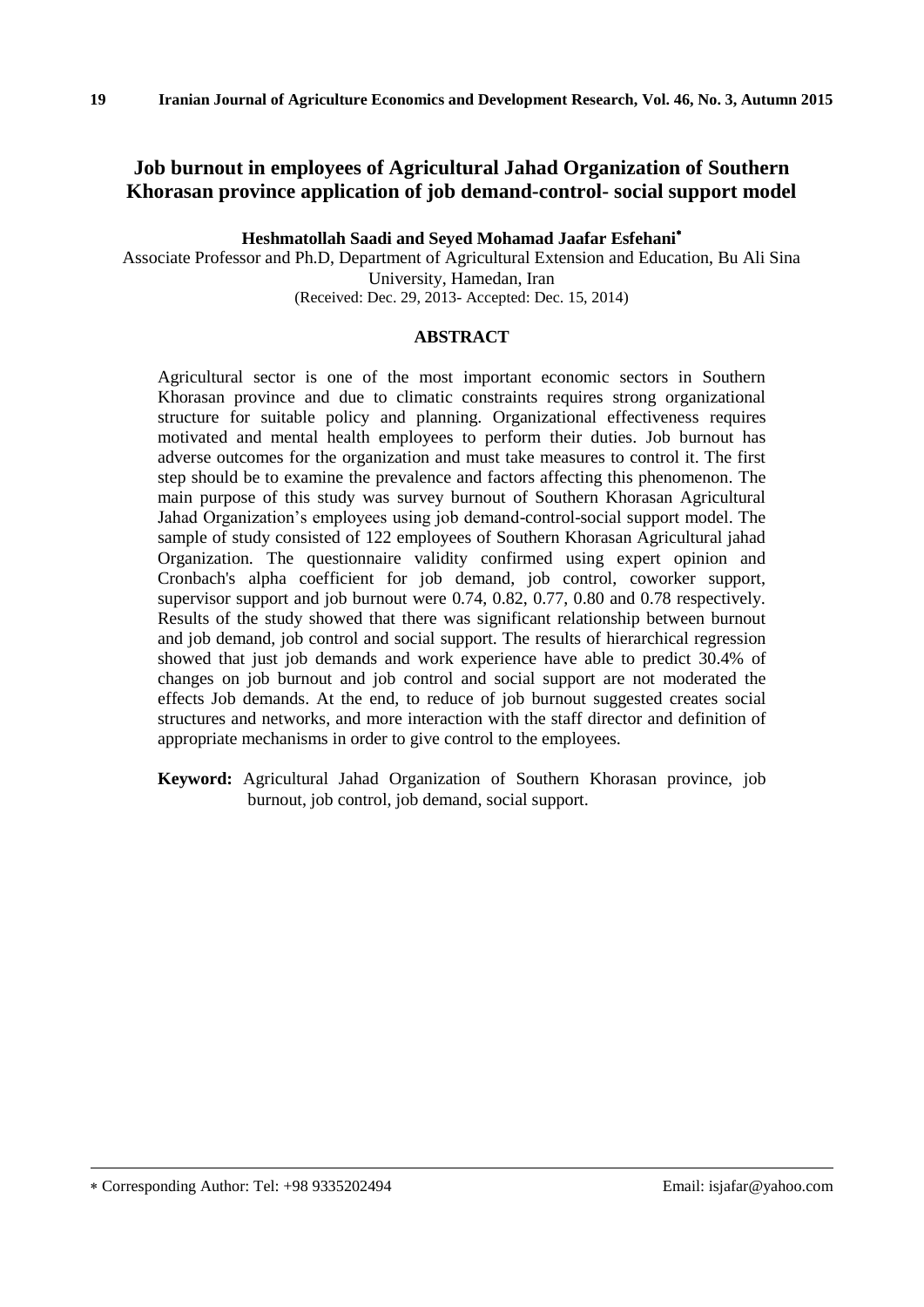# **The effect of agricultural product pricing policies on the economic value of water (Case study: Sugar beet farming in the city of Nishabur)**

### **Vahideh Ansari and Hasan Mirzaee**

Assistant Professor, and Former Graduate Student, Faculty of Agricultural Economics and Development, University College of Agriculture and Natural Resources, University of Tehran, Iran (Received: Sep. 20, 2014- Accepted: Feb. 23, 2015)

#### **ABSTRACT**

Setting the price of water equal to its economic value has important role in the management of water demand, especially in the recent water crisis. One of the main components in determining economic value of water is the price of the product. Therefore, it is important to adopt precise supportive policies on pricing the product. Therefore, the purpose of the present study is to analysis the effect of guaranteed price policy for sugar beet on the real value of water and its optimal allocation in Neyshabur. To this end, at the first, the appropriate functional form conformed to the production technology of the sugar beet was selected based on econometric criteria and using information about 95 farmers in the year 2011 which were selected by two stage sampling method and marginal productivity of water was calculated. Then, the economic value of water was analyzed in several scenarios considering different guaranteed prices. The results show that the best functional form for the production function is Translog function and economic value of water based on 2011 price was estimated1430.5 Rails per cubic meters which has major difference with the farmers paying price. Moreover, the results indicate that imposing different guaranteed prices for sugar beet will lead to significant differences in the economic value of water. So, for improving efficiency of water use, guaranteed price of agricultural products should be determined with more caution so as to reflect the real value of water for preventing wastage of it.

**Keywords:** economic value of water, functional form, guaranteed price policy, Iran, sugar beet.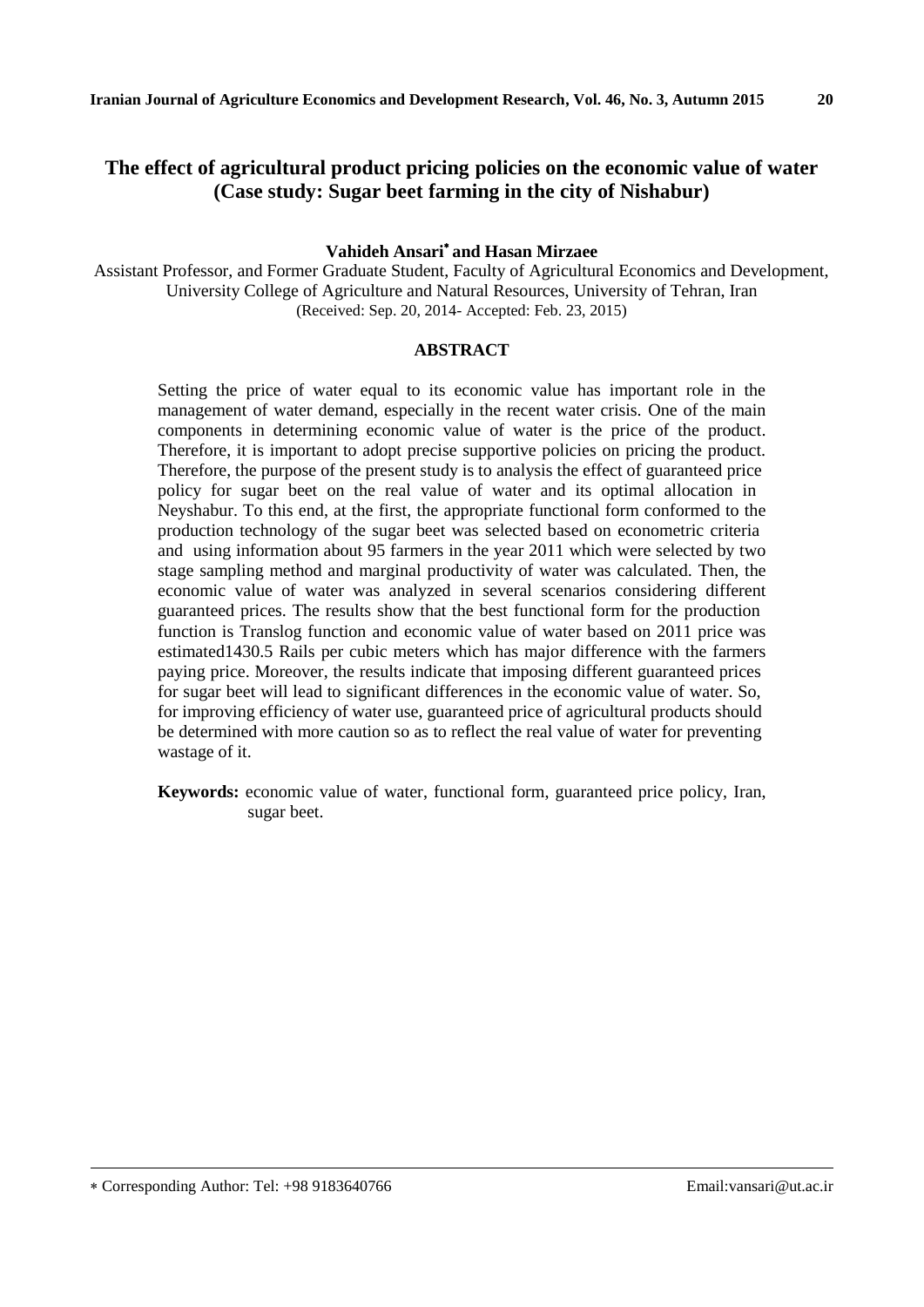# **The effect of trade liberalization on the quality of the environment evidence developed and developing countries**

#### **Seyed Nematollah Mousavi\***

Associate Professor, Agricultural Economics, Islamic Azad University, Branch of Marv Dasht (Received: Mar. 9, 2015- Accepted: Jul. 8, 2015)

#### **ABSTRACT**

In this study ,the relationship between environmental quality and trade liberalization in developed and developing countries during the years 1990-2013 were examined.in this context the two indicators of carbon dioxide emissions (air pollution) and organic materials (water pollutions) was used to demonstrate the quality of the environment. The results of modeling the combined data for the two groups of developing and developed countries, showed that the long term relationship between variable quality of the environment and trade liberalization. Also, there is an environmental Kuznets curve for both types of pollution to air pollution in developed countries and developing countries was approved. On the other hand, the results showed the absence of water pollution in developing countries is the graph above.

**Keywords:** air pollution, environmental Kuznets curve, trade liberalization, water pollution.